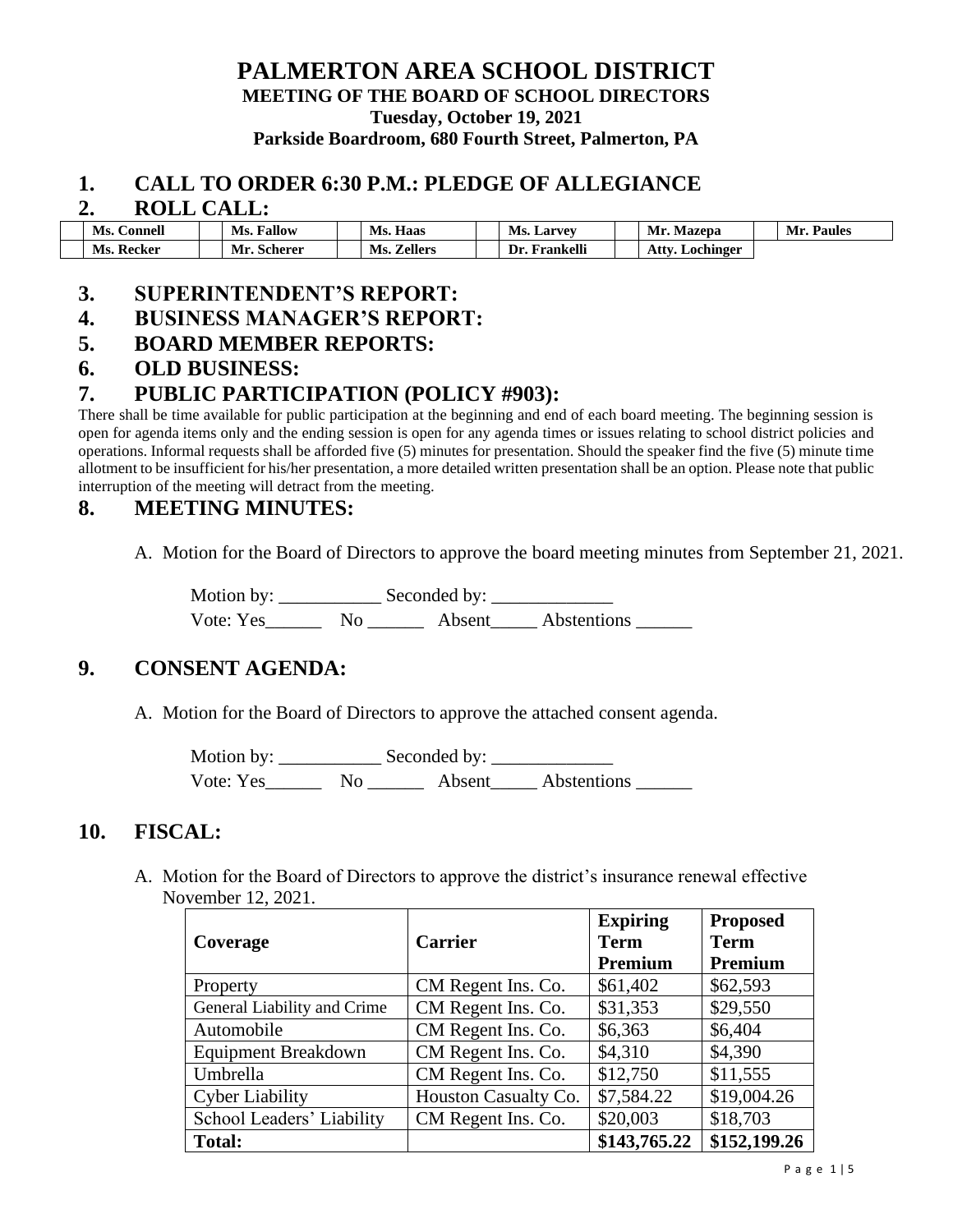Motion by: \_\_\_\_\_\_\_\_\_\_\_ Seconded by: \_\_\_\_\_\_\_\_\_\_\_\_\_ Vote: Yes\_\_\_\_\_\_\_\_ No \_\_\_\_\_\_\_\_ Absent\_\_\_\_\_\_ Abstentions \_\_\_\_\_\_\_

# **11. PUBLIC PARTICIPATION:**

# **12. FOR THE GOOD OF THE ORDER:**

# **13. ADJOURNMENT:**

Motion by: \_\_\_\_\_\_\_\_\_\_\_ Seconded by: \_\_\_\_\_\_\_\_\_\_\_\_\_ Vote: Yes\_\_\_\_\_\_\_\_ No \_\_\_\_\_\_\_\_ Absent\_\_\_\_\_\_ Abstentions \_\_\_\_\_\_\_\_\_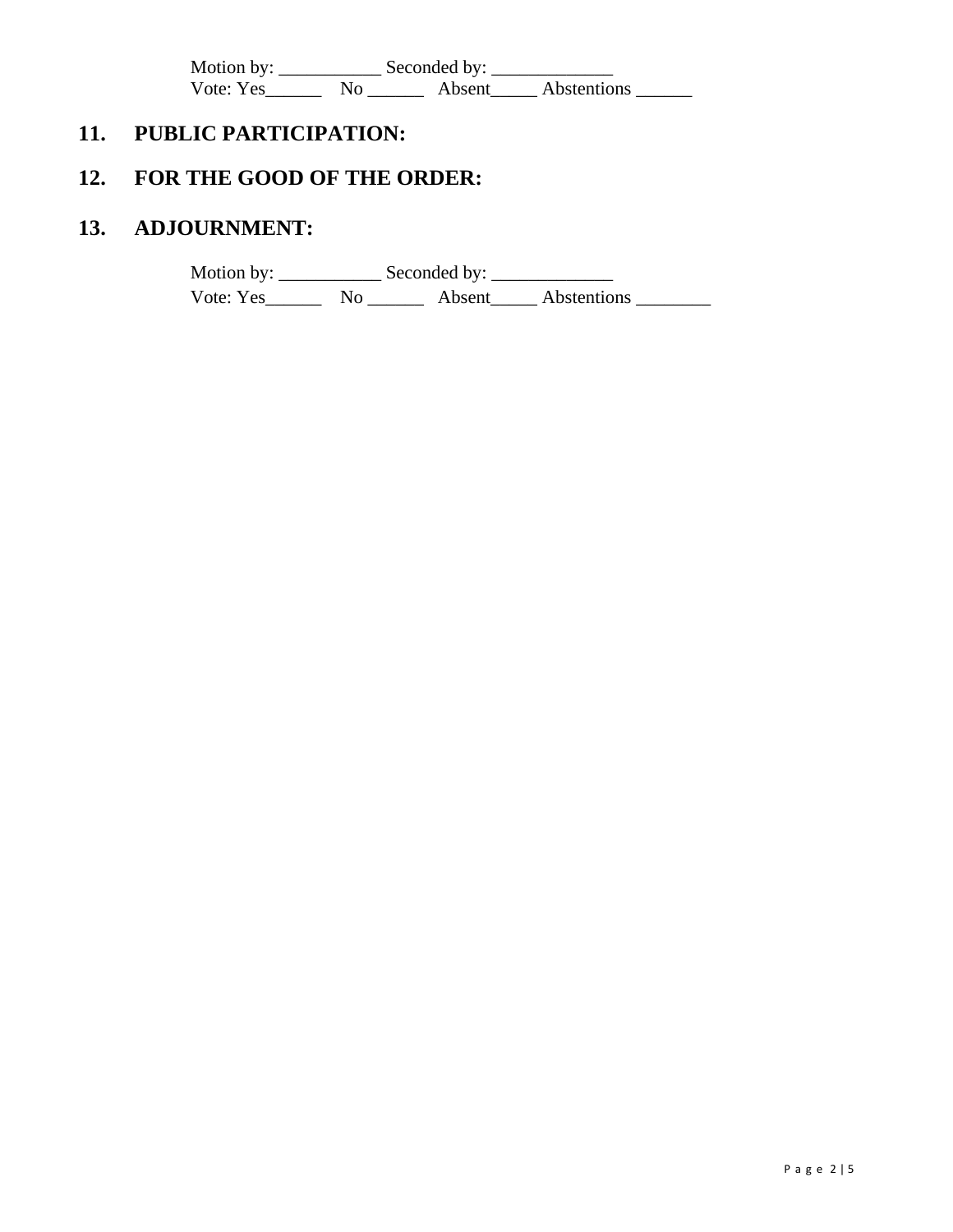## **PALMERTON AREA SCHOOL DISTRICT CONSENT AGENDA Tuesday, October 19, 2021**

## **1. FISCAL:**

- A. Approve the Accounts Payable Reports (enclosures)
- B. Approve the Treasurer's Reports (enclosures)
- C. Approve budget transfers

## **2. PERSONNEL:**

- A. Approve Jamie Bass as cafeteria worker at a rate of \$13.85 per hour effective October 20, 2021
- B. Approve Donna Winter as substitute cafeteria worker at a rate of \$10.00 per hour effective October 20, 2021
- C. Approve the following coaches for the 2021-2022 school year effective October 20, 2021:

| Tyler Svetik    | <b>Baseball Head Coach</b>                 | \$4,136 |
|-----------------|--------------------------------------------|---------|
| Janice Blose    | Swim Volunteer Coach                       | $ -$    |
| Julia Dougherty | Swim Volunteer Coach                       | $- -$   |
| Nathan Newborg  | Boys' Basketball Volunteer Assistant Coach | $- -$   |

D. Accept the following resignations:

| Emily Jean Chukoskie | Title 1 Reading Specialist      | Effective October 6, 2021      |  |  |
|----------------------|---------------------------------|--------------------------------|--|--|
| Darlene Dugan        | <b>Instructional Assistant</b>  | Effective October 22, 2021     |  |  |
| Linda Smith          | Cafeteria Worker                | Effective October 5, 2021      |  |  |
|                      |                                 | Effective at the conclusion of |  |  |
| William Zekv         | <b>Head Cross Country Coach</b> | the $2021-2022$ season         |  |  |

E. Approve uncompensated leave for the following employees:

| Employee # $520$ | From September 7, 2021 through October 29, 2021    |
|------------------|----------------------------------------------------|
| Employee # $570$ | From September 20, 2021 through September 23, 2021 |
| Employee # 571   | From October 1, 2021 through October 13, 2021      |
| Employee #572    | From September 29, 2021 through October 5, 2021    |

### **3. OTHER:**

- A. Approve the first reading of the following policies (enclosures):
	- 1) Policy #006 Meetings
	- 2) Policy #235 Student Rights & Responsibilities
	- 3) Policy #606 Tax Collection
	- 4) Policy #610 Purchases Subject to Bid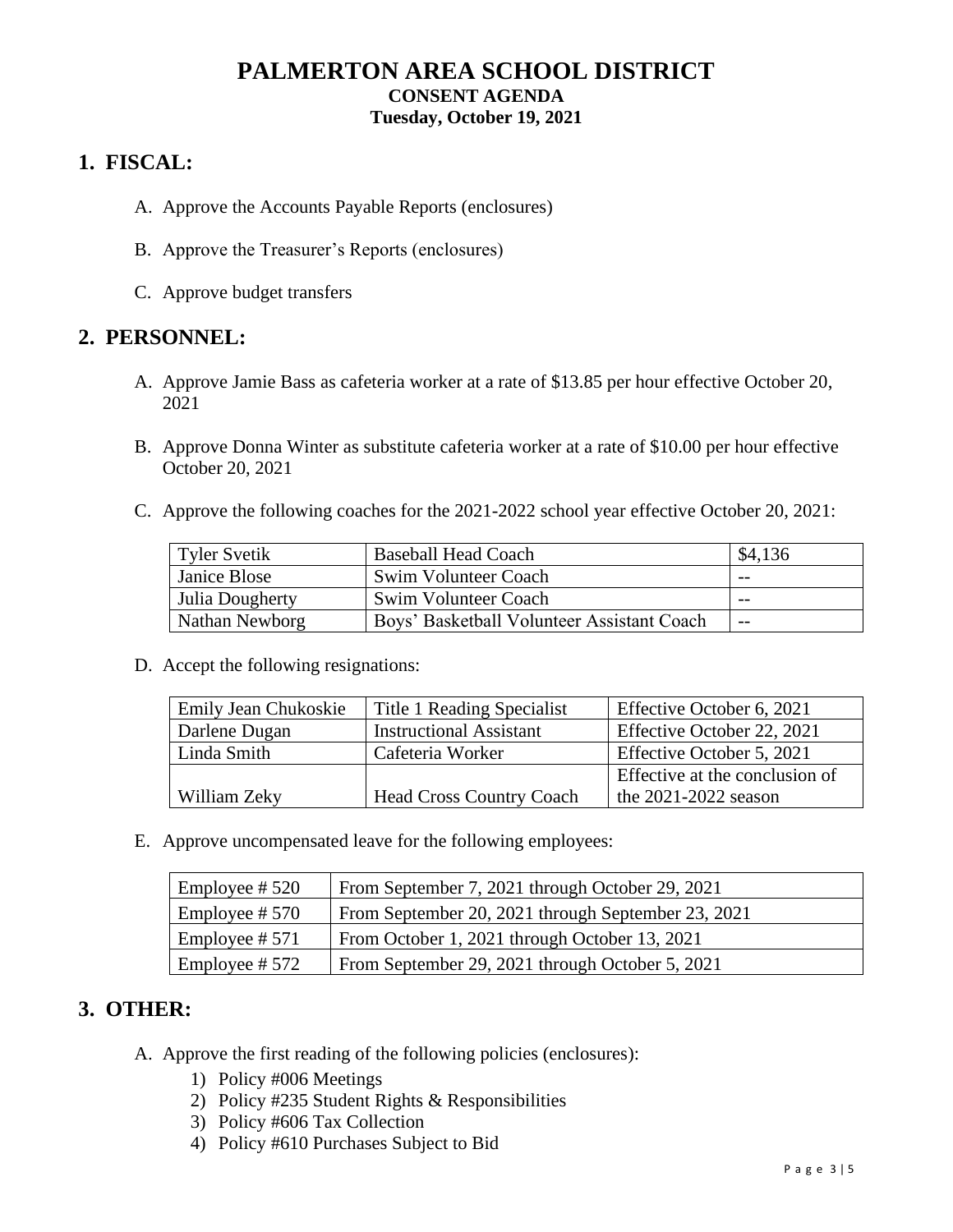- 5) Policy #614 Payroll Authorization
- 6) Policy #615 Payroll Deductions
- 7) Policy #616 Payment of Bills
- 8) Policy # 616.1 Electronic Records/Signatures
- 9) Policy #617 Petty Cash
- 10) Policy #619 District Audit
- 11) Policy #620 Fund Balance
- 12) Policy #626 Federal Fiscal Compliance
- 13) Policy #626.1 Travel Reimbursement-Federal Programs
- B. Approve the second readings and adoption of the following polices (enclosures):
	- 1) Policy #137 Home Education Programs
	- 2) Policy #137.1 Extracurricular Participation by Home Education Students
	- 3) Policy #140 Charter Schools
	- 4) Policy #140.1 Extracurricular Participation by Charter/Cyber Charter Students
	- 5) Policy #142 Migrant Students
	- 6) Policy #229 Student Fundraising
	- 7) Policy # 331 Job Related Expenses
	- 8) Policy # 803 School Calendar
- C. Approve the Memorandum of Understanding between Star Community Health, Inc., and Palmerton Area School District for mobile dental van services for the 2021-2022 school year (enclosure)
- D. Approve the Memorandum of Understanding between United Way of the Greater Lehigh Valley-AmeriCorps PennServe Program Sponsor and Palmerton Area School District with a cost share of \$2,500.00 for services from October 20, 2021 through July 31, 2022 (enclosure)
- E. Approve the Memorandum of Understanding between PathStone Corporation and Palmerton Area School District for services from October 20, 2021 through October 20, 2022 (enclosure)
- F. Approve retroactively the contract for services of 4D Karaoke/DJ Services for the Homecoming Dance on October 16, 2021 in the amount of \$375.00 (enclosure)
- G. Approve the contract for Nick Romano DJ Service for the Junior High School Halloween Dance on October 29, 2021 in the amount of \$200.00 (enclosure)
- H. Approve Kerry Palumbo and six FBLA student members to attend the FBLA State Leadership Workshop at Kalahari Resort in Pocono Manor, PA on October 31 through November 1, 2021. All costs paid through FBLA fundraisers. (enclosure)
- I. Approve the lease/rental agreement with TheatreWorld Backdrops, LLC, for three backdrop rentals for the Drama Activity Club from November 22, 2021 through December 5, 2021 at a cost of \$2,167.42 (enclosure)
- J. Approve the Contract for Contests Under PIAA Rules in the amount of \$450.00 for varsity team participation in the Governor Mifflin High School Wrestling Tournament on December 29 and 30, 2021 (enclosure)